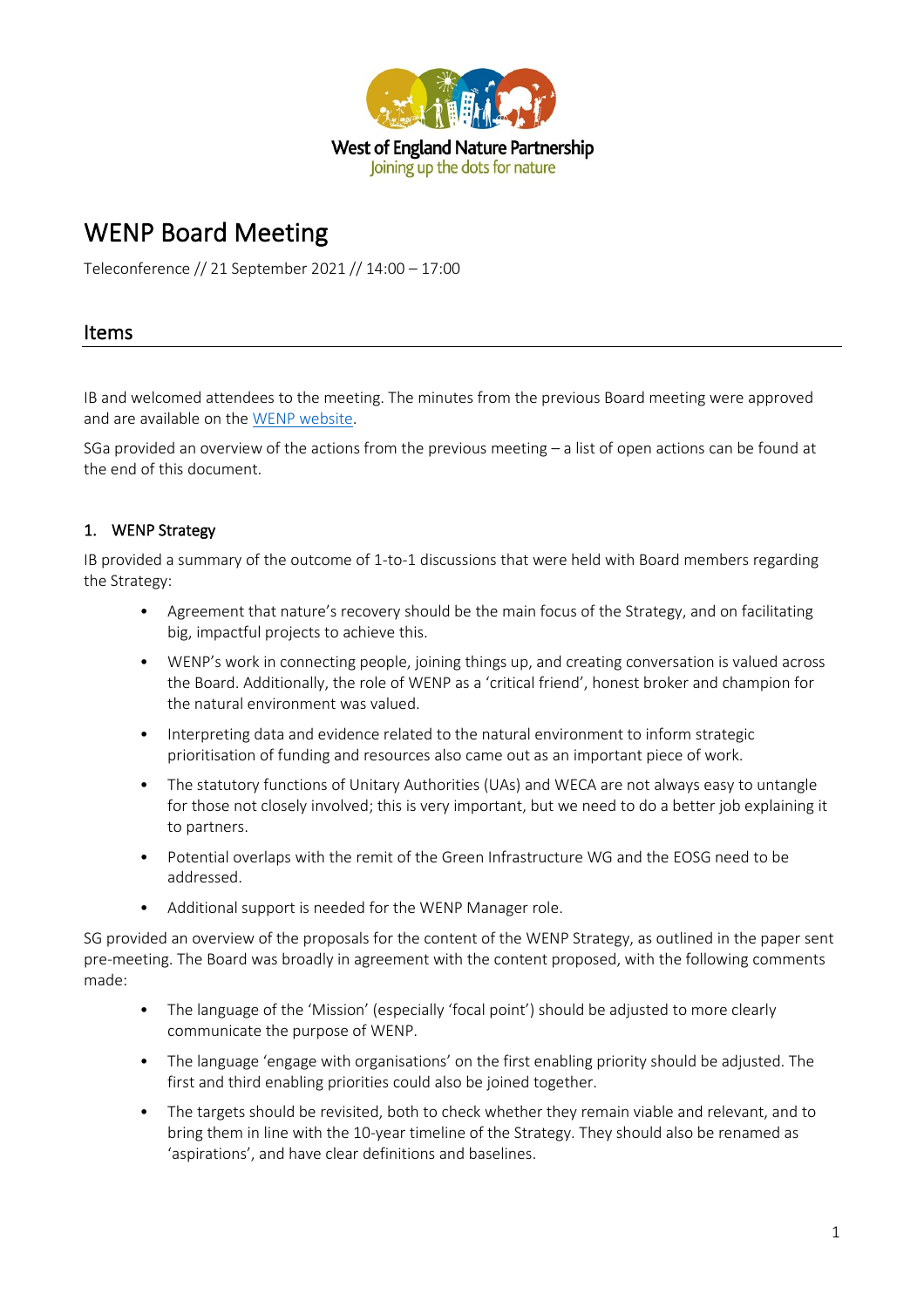

- The references to the 'Nature Recovery Network' or 'Nature Recovery' should be made consistent and clear.
- AC noted that 2050 targets are still useful as a frame of reference for our ambition, and RC suggested setting the long-term target as what we would be satisfied with forever.

SG suggested having both 2030 and 2050 ambitions, to capture the long-term context as well as providing the urgency of a 2030 ambition, and making clear how the two relate.

ActionSep21/01: IB and SG to update the proposed content for the WENP Strategy and recirculate to the Board.

ActionSep21/02: SG to convene a Task and Finish Group to work on updating the targets/ambitions for the West of England.

### 2. NRN Prospectus Update

IB explained that from the 1-to-1 discussions, the question arose as to whether the NRN Prospectus needed more focus. SG provided an overview of the updates to the Prospectus sent pre-meeting, and attendees were invited to provide their thoughts on the scope and use of the Prospectus:

- It was agreed that the Prospectus was a very useful document to have, giving legitimacy to projects and for seeking funding as a region.
- The status of the projects and programmes should be made clear in a single 'progress diagram'.
- It would be useful to provide an overview of the mechanisms available to deliver these projects (such as Biodiversity Net Gain or the Bristol Avon Catchment Market) in a separate document (or referred to somewhere separate in the Prospectus), as the place-based approach to this document is valuable.
- The role of the Prospectus related to the JGIS pipeline needs to be made clear. It should be made clear which of the JGIS Pipeline, Forest of Avon Plan, and BACP Catchment Plan each project is in.
- If this is to be more proactively communicated externally, the design may need updating to make its context clearer.

IB summarised that we may need to unpick whether each of these is the right project and explain better why these projects are the right ones for the Prospectus. Additionally, we need to think about how we progress the projects in the Prospectus towards being 'shovel-ready' and feed into investment.

ActionSep21/03: IB and SG to update Prospectus based on feedback received at the Board meeting and consider how to further communicate the Prospectus externally.

#### 3. Potential sources of funding

#### West of England Green Recovery Fund

SG explained that the papers for the West of England Joint Committee proposed the creation of a £20 million Green Recovery Challenge Fund, which will include habitat creation and increasing biodiversity within its scope.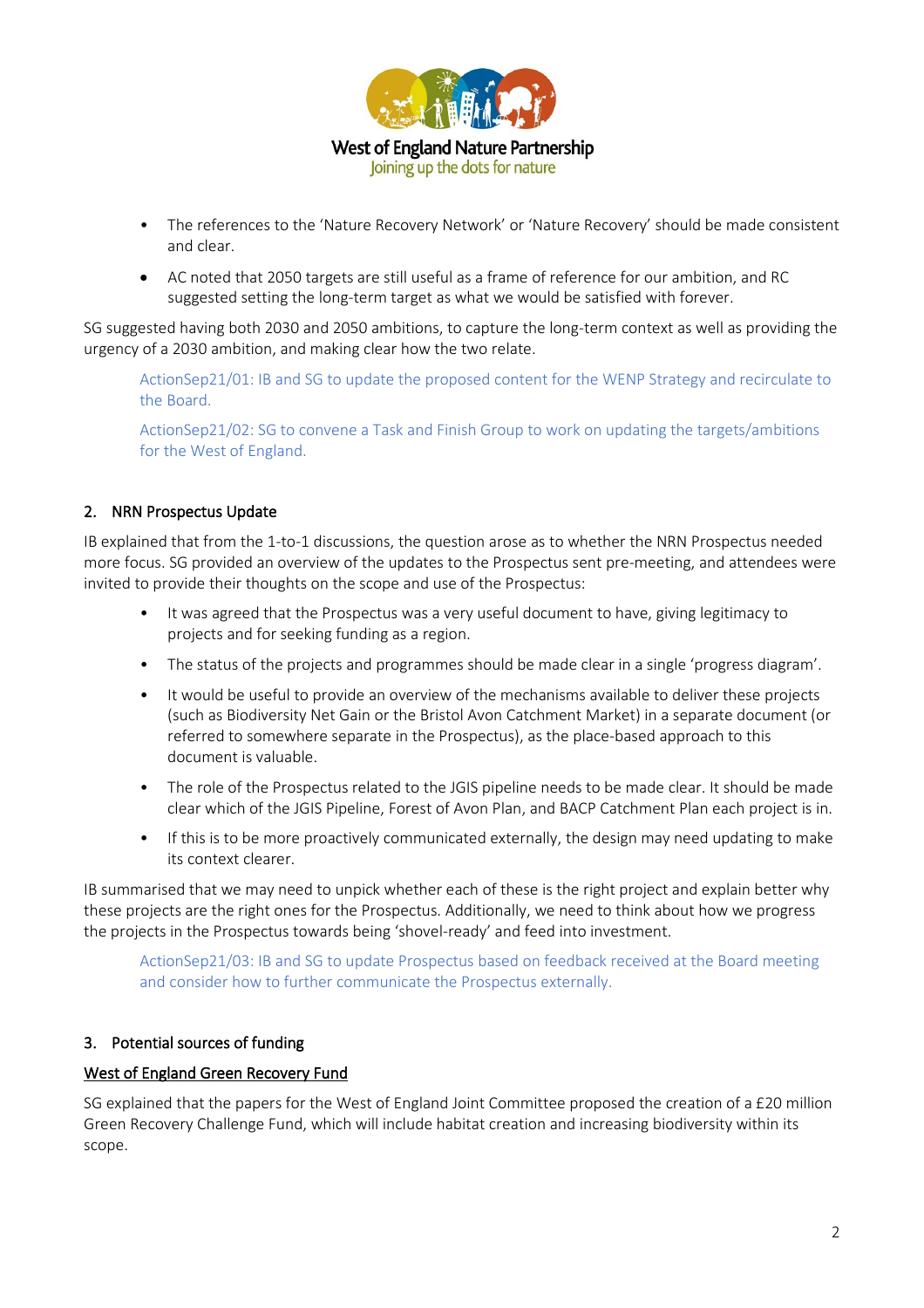

LA underlined that this was only a suggestion at this stage and that it was unclear how much would be dedicated to the natural environment. It was therefore agreed to keep a watching brief on the fund.

LA added that we need to further develop nature-based projects, as per the previous discussion, and explained that WECA was looking to develop a Natural Capital Investment Plan, that would be jointly owned by partnership across the West of England.

### Landscape Recovery Fund

SG provided an overview of DEFRA's Landscape Recovery Scheme, which sits within ELMs and aims to fund long-term, large-scale, landscape and ecosystem recovery projects. More information is included within the paper sent to Board Members pre-meeting.

It was agreed that the West of England Agriculture Working Group should explore opportunities to submit funding to this scheme, and feed back any opportunities to the WENP Board.

*Post-meeting note: the West of England Agriculture Working Group met on 22nd September 2021 and identified potential opportunities for bids to the Landscape Recovery Fund within the West of England, which will be further explored by relevant partners.* 

#### Woodland Trust Emergency Tree Fund

SG explained that it was intended to make a West of England bid to the Woodland Trust's Emergency Tree Fund, bringing together the four UAs and the Forest of Avon Trust under the umbrella of the Forest of Avon Plan. This would also be discussed through the West of England Tree and Woodland Strategy Group, so that partners can contribute towards the bid.

It was agreed that the draft bid would be submitted to the WENP Board for its support.

#### Other funding sources

RC noted that there Somerset Wildlife Trust was leading on a bid to the EA Coastal Connectedness Fund, which would look to on the vision for the Severn Estuary originally created by the Wildfowl and Wetlands Trust. BACP has signalled its support, and it may be useful for WENP to do so as well.

*Post-meeting note: a WENP Letter of Support was provided to Somerset Wildlife Trust for their bid to the EA Coastal Connectedness Fund*

AC added that a joint bid covering Somerset and North Somerset was being made for the discovery element of the [Nature for Climate Peatland Grant Scheme,](https://www.gov.uk/guidance/nature-for-climate-peatland-grant-scheme) which would include Gordano Valley.

ActionSep21/04: West of England Agriculture Working Group to explore opportunities to submit funding to the Landscape Recovery Scheme and feed back any opportunities to the WENP Board.

ActionSep21/05: SG to bring bid to the Woodland Trust Emergency Tree Fund to the WENP Board for approval.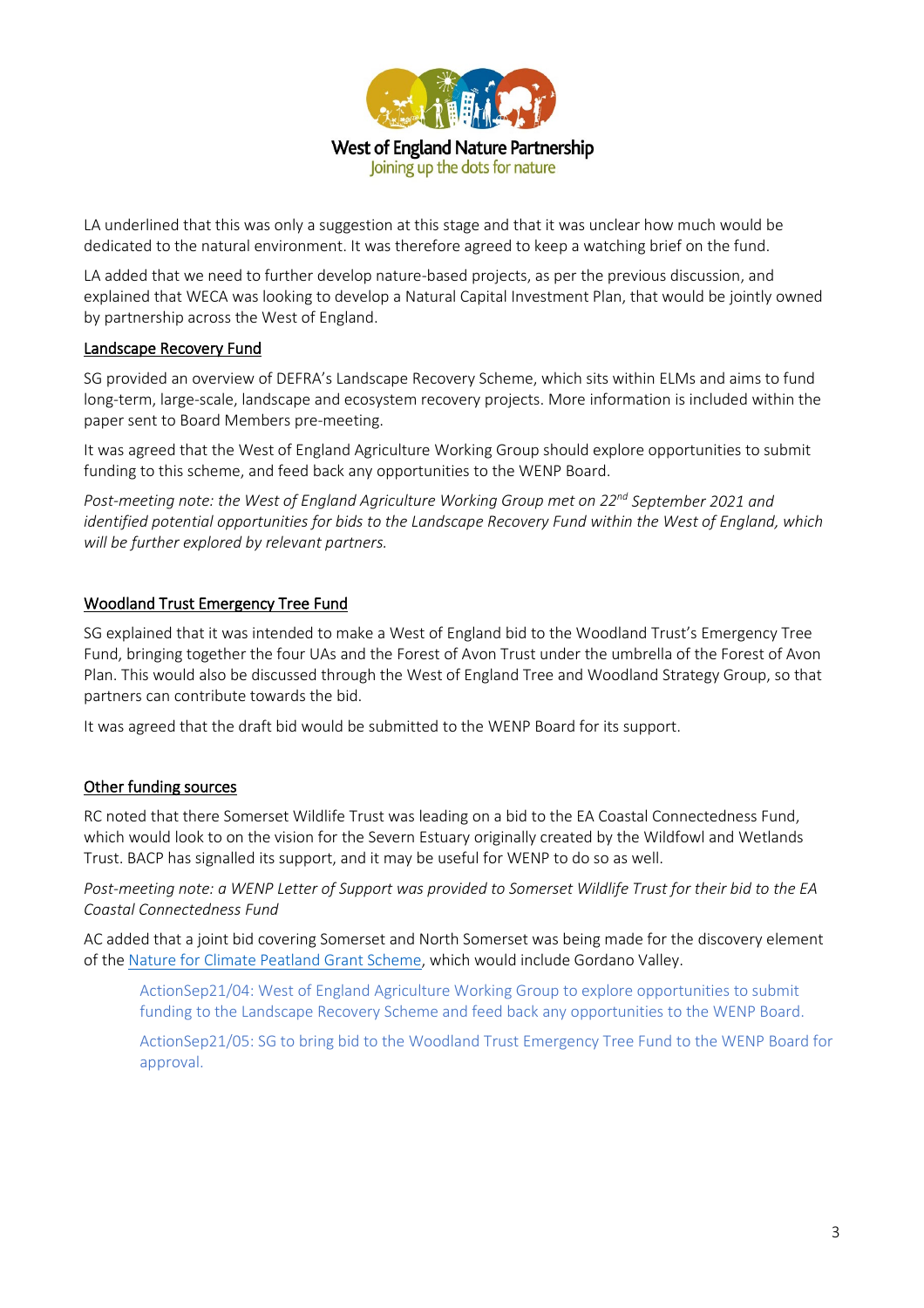

### 4. Funding Mechanisms

## Bristol Avon Catchment Market

AC presented on the Bristol Avon Catchment Market, was recently granted £1.78 million of funding through the Green Recovery Challenge Fund. The slides have been sent to members alongside the minutes.

MM asked if there was a narrative as to how the target areas were selected. AC responded that there is, and it would be outlined in the FAQs. In summary, it brings together factors including WENP NRN mapping, ecosystem service modelling, economic appraisal regarding quality of agricultural land, and expected interest in NBS to model the target areas.

IB added that the Catchment Market provide a potential mechanism for LAs and others to secure and sell credits for environmental services such as carbon sequestration and a potential way to deliver BNG.

#### Agriculture Working Group update

AC provided an update on the work of the West of England Agriculture working group, which is co-hosted by WENP and BACP. It purpose was explained as linking up policy/strategy in the region with action on the ground; we need landowners and farmers to deliver our vision for natural environment, and therefore it is beneficial to engage them (and their advisors on the ground) early and increase buy-in. The group is also trying to coordinate funding, avoiding delivering the same thing in the same thing area.

Among other topics, the group has discussed:

- Approaches to natural capital, both strategic (e.g. mapping the West of England's natural capital) and 'on-the-ground' (e.g. mapping a farm's natural capital).
- A regional approach to ELMs, and what our regional priorities are for ELMs funding.
- Keeping up to date with other projects that may provide funding to landowners/farmers, such as the Catchment Market and Trees for Climate.

IB clarified that we are not looking for WENP to talk to individual farmers, but that the Agriculture WG shows the benefit of bringing people together to focus on a specific area.

MM requested that the minutes of the Agriculture WG meetings were shared with the Board and raised the possibility of the WG discussing the wider context around land-use decisions.

*Post-meeting note: the minutes of the Agriculture WG have been made available on th[e WENP Board Channel](https://teams.microsoft.com/_#/files/WENP%20Board?threadId=19%3Af10ec292c26d4db6b0534fb508891730%40thread.tacv2&ctx=channel&context=WENP%2520Board&rootfolder=%252Fsites%252FWENP-WENPBoard%252FShared%2520Documents%252FWENP%2520Board) on the WENP Teams space.* 

### 5. Partner Updates

The following updates were provided by partners:

South Gloucestershire Council's dedicated tree-planting officer is paying dividends. Through the Council's Climate Action Programme, they are trying to turn one of the NRN Prospectus conceptual ideas on 'addressing transport severance' into a project. The GI Strategy (Greener Places) is close to completion. The ASEA flood defence works have created new wetland reserves at Hallen Marsh and Northwick.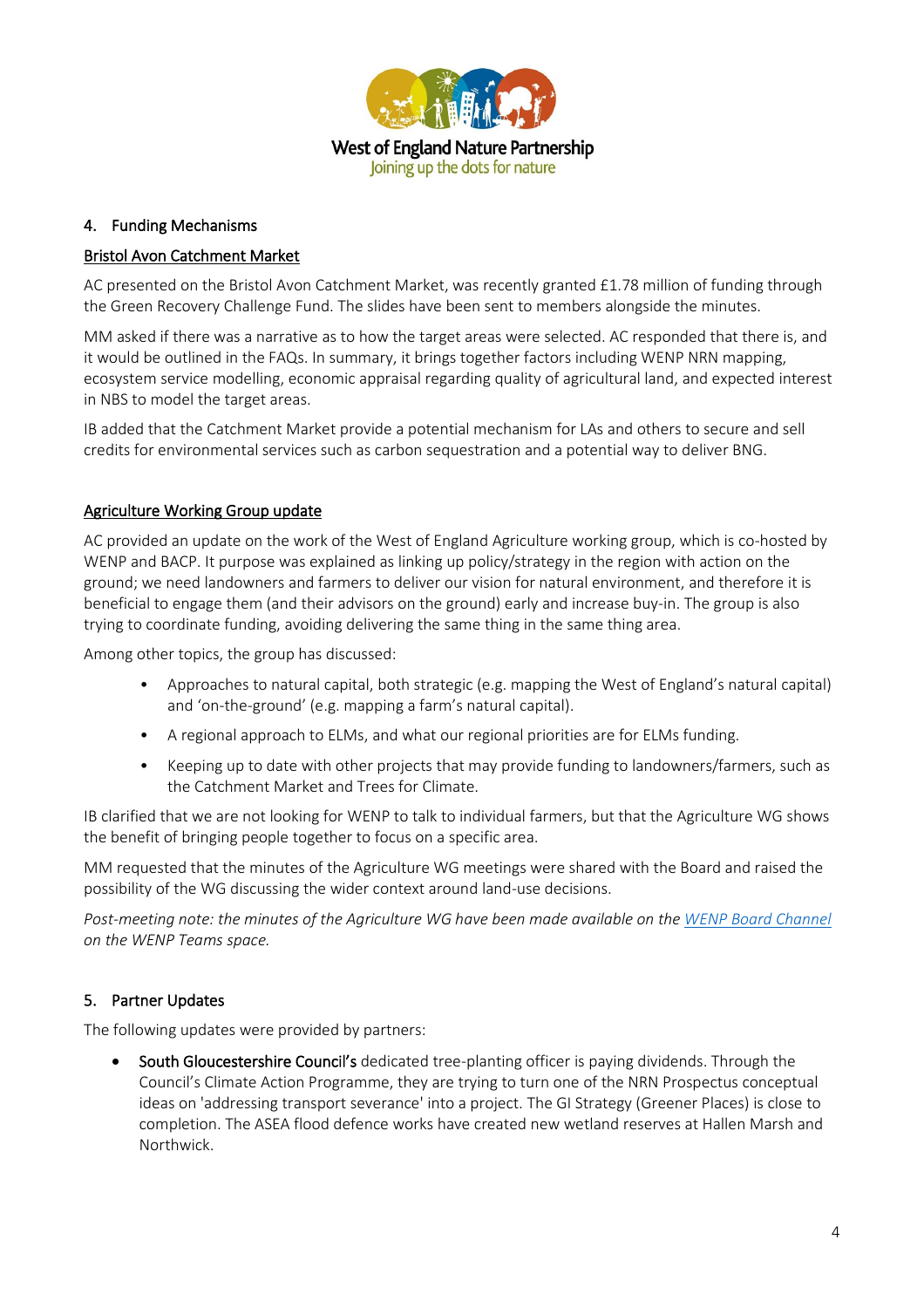

- WECA is receiving good investment on the £300k feasibility funding for strategic GI Projects. WECA will submit a LNRS consultation response, which will be coordinated with WENP's.
- For B&NES Council, progress on developing the Somer Valley Rediscovered GI Programme is well underway. Natural England is providing investment to accelerate it; a funding bid will be made in the early part of next year. Bath Riverline is making good progress, with land negotiations underway (Batheaston to Newbridge). The Chew Valley GI Project is also progressing. The Bathscape mid-term review has been completed.
- Bristol Water is making progress on its Strategic Natural Action Plan, which will build on partnership pieces of work to identify areas where Bristol Water can invest in natural assets. This will act as justification for investment on estate primarily but could also expand to justify investment elsewhere.
- Bristol Avon Catchment Partnership (BACP) noted the River Frome Innovation Programme, which has received £6m of DEFRA funding over the next 6 years. The work will involve natural flood management and sustainable drainage. BACP is currently focusing on fish populations, with a Working Group formed to look at this
- The Woodland Trust is expanding its advisory services, in coordination with the Forestry Commission.
- Wessex Water is performing investigations on water quality and pollution that will be ready in a year or so and may provide useful evidence re our baseline. They have been working with the NatCap Research group in Oxford to look at multiple benefits of nature-based solutions over hard assets. This work has ascertained that NBS can achieve the same outcomes as hard assets, with significant cost and carbon reductions in doing so. They are also looking at urban solutions to e.g. flooding and water quality.
- Natural England explained that DEFRA is writing to higher-tier authorities regarding responsible authorities for the Local Nature Recovery Strategy (LNRS). Guidance for the LNRS will not be released until the Environment Bill is enacted.
- Avon Wildlife Trust's main focus is the Bristol Avon Catchment Market. They are also looking to develop a super National Nature Reserve on Mendip Hills, in association with the AONB unit and other partners. The Avon Wildlife Trust Strategy will be launched this Autumn.

### 6. Any Other Business

SG and IB suggested organising an outdoor walk to provide Board members with the opportunity to reconnect in person.

*Post-meeting note: an outdoor walk has been organised for the afternoon of 11th October, as per the calendar invite sent.*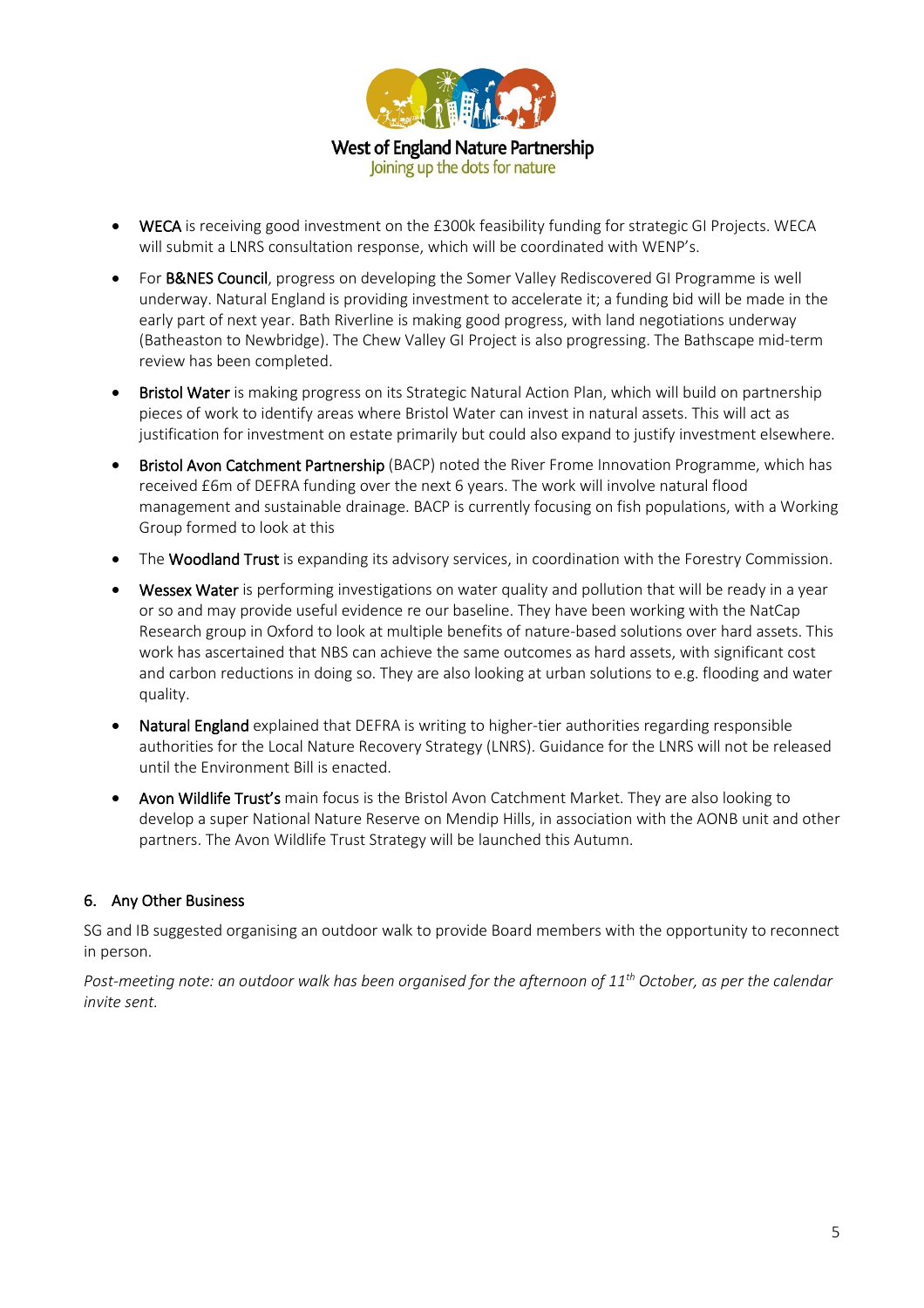

## Attendance

#### Attendees

Ian Barrett (Chair) – IB West of England Nature Partnership Amy Coulthard – AC Avon Wildlife Trust Richard Ennion – RE Bristol City Council Natasha Clarke – NC Bristol Water Samantha Dawe – SD Environment Agency Alex Stone – AS Forest of Avon Trust Tom Boden – TB National Trust Simon Stonehouse – SS Natural England Ruth Barden - RB Wessex Water Ross Kennerley – RK Woodland Trust

## Apologies

Marion Steiner GP Alex Raeder National Trust Rachel Williams Natural England

Mark Minkley – MM Bath & North East Somerset Council Richard Cresswell – RC Bristol Avon Catchment Partnership Savita Wilmott – SW Natural History Consortium Brian Glasson – BG South Gloucestershire Council (representing Heads of Planning) Matthew Lipton – ML South Gloucestershire Council Laura Ambler – LA West of England Combined Authority / LEP

Stuart Gardner – SG West of England Nature Partnership

Sally Hogg **Bristol City Council (representing Directors of Public Health)** Bristol City Council (representing Directors of Public Health) Nigel Riglar Environment Officer Steering Group Paul Cottington **National Farmers Union** John Flannigan North Somerset Council